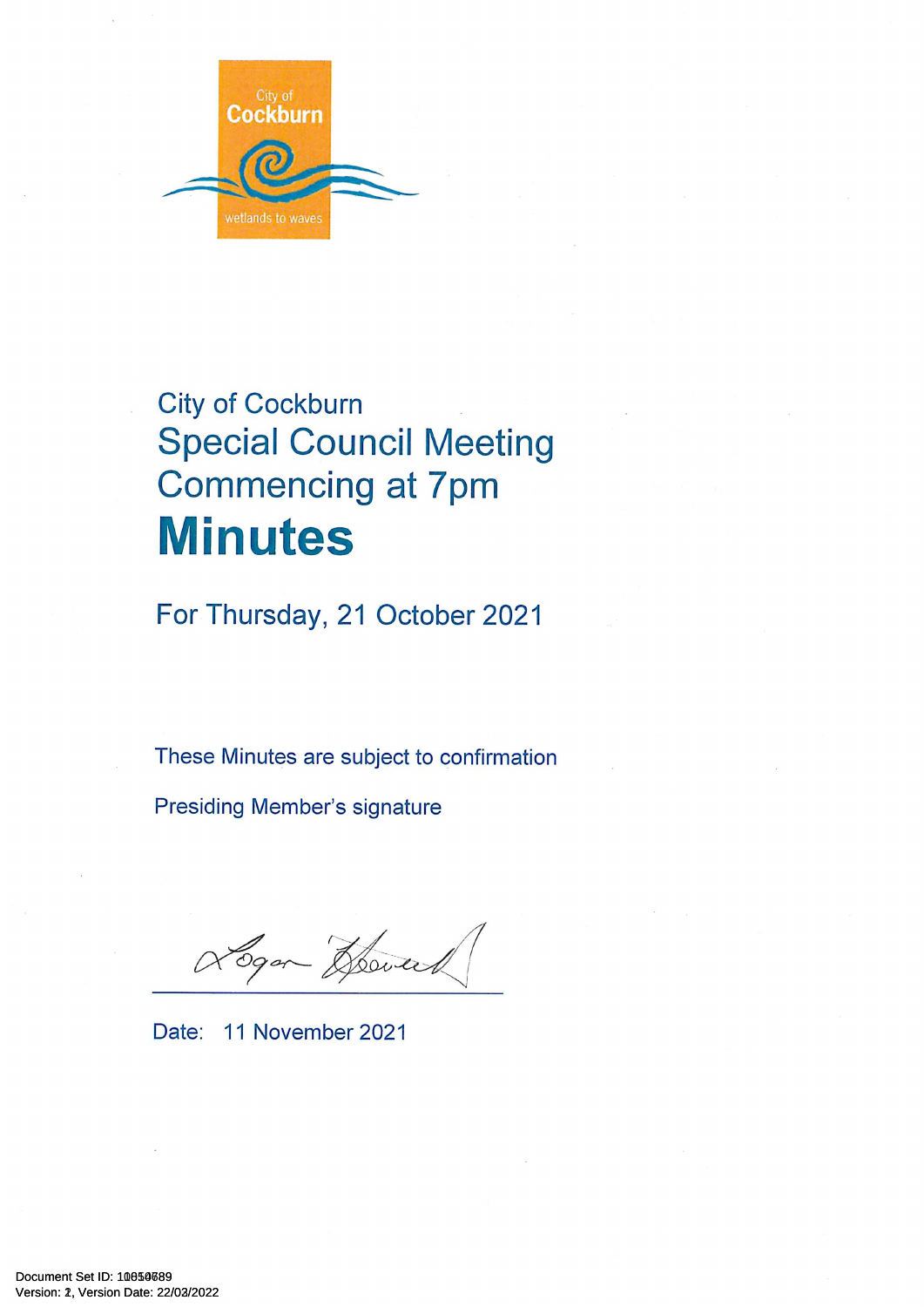# **CITY OF COCKBURN**

# **Summary of Minutes of Special Council Meeting Thursday, 21 October 2021**

#### **Page**

| 1.  |                                                                           |  |  |
|-----|---------------------------------------------------------------------------|--|--|
| 2.  |                                                                           |  |  |
| 3.  |                                                                           |  |  |
| 4.  | Acknowledgement of Receipt of Written Declarations of Financial Interests |  |  |
| 5.  |                                                                           |  |  |
| 6.  |                                                                           |  |  |
| 7.  |                                                                           |  |  |
| 8.  | Declaration by Members Who have Not Given Due Consideration to Matters    |  |  |
| 9.  |                                                                           |  |  |
| 10. |                                                                           |  |  |
| 11. |                                                                           |  |  |
|     |                                                                           |  |  |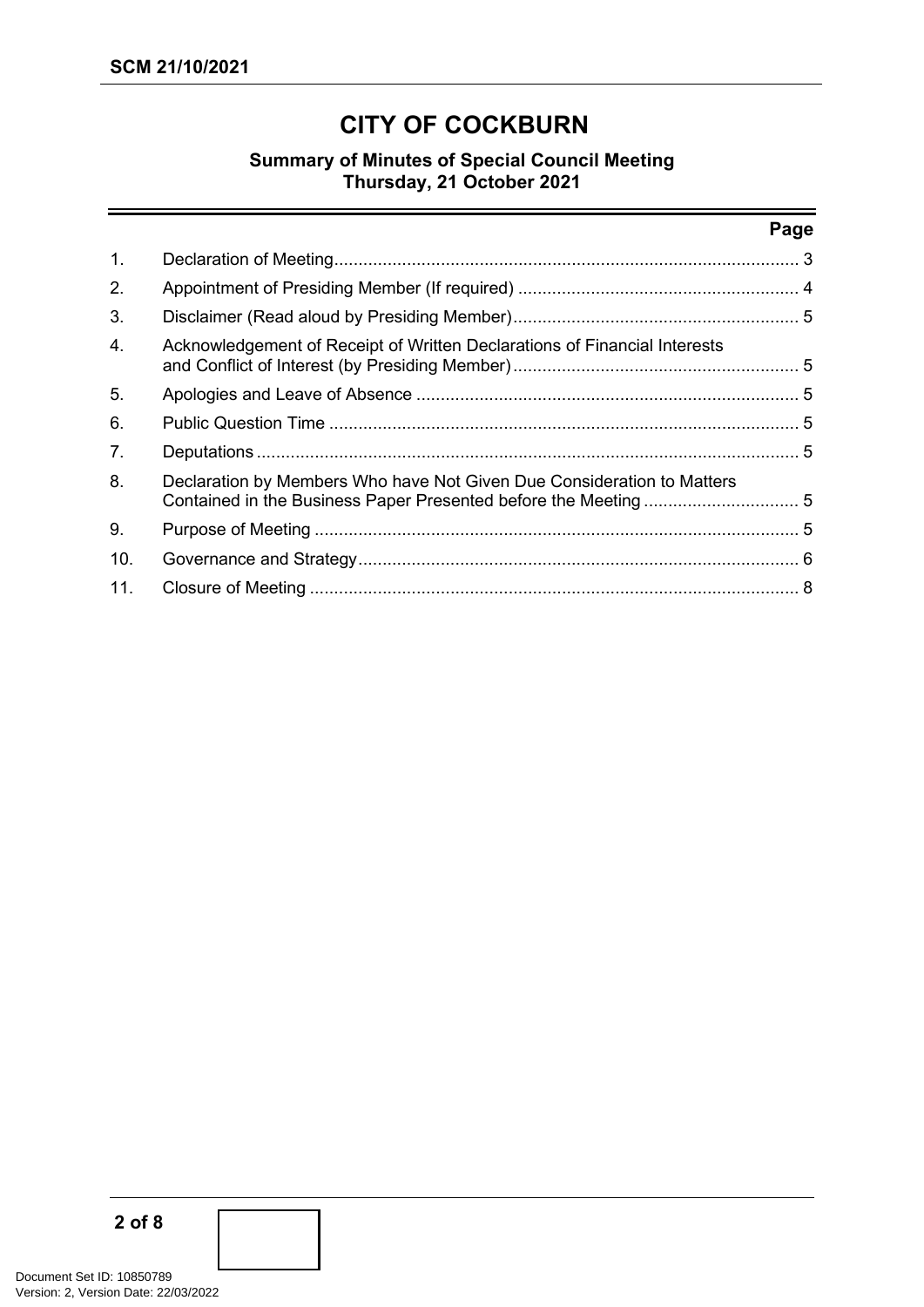# **CITY OF COCKBURN**

# **Minutes Of Special Council Meeting Thursday, 21 October 2021**

## **PRESENT**

#### **ELECTED MEMBERS**

| Mayor (Presiding Member) |
|--------------------------|
|                          |
|                          |
|                          |
|                          |
|                          |
|                          |
|                          |
|                          |
|                          |
|                          |

#### **IN ATTENDANCE**

| Mr T Brun    |                          | <b>Chief Executive Officer</b>                        |
|--------------|--------------------------|-------------------------------------------------------|
| Mr D Arndt   | $\sim$                   | <b>Chief of Built and Natural Environment</b>         |
| Mrs G Bowman | $\overline{\phantom{a}}$ | <b>Chief of Community Services</b>                    |
| Mr S Downing |                          | <b>Chief Financial Officer</b>                        |
| Mr A Lees    | $\blacksquare$           | <b>Chief of Operations</b>                            |
| Mr D Green   |                          | <b>Executive Governance and Strategy</b>              |
| Ms V Green   |                          | <b>Executive Corporate Affairs</b>                    |
| Ms J lles    | ۰                        | <b>Executive People Experience and Transformation</b> |
| Ms E Milne   |                          | <b>Executive Governance and Strategy</b>              |
| Ms M Nugent  |                          | <b>Media and Communications Officer</b>               |
| Mrs B Pinto  |                          | Governance Officer                                    |

# <span id="page-2-0"></span>**1. Declaration of Meeting**

The Presiding Member declared the meeting open at 7.00pm.

"Kaya, Wanju Wadjuk Budjar" which means "Hello, Welcome to Wadjuk Land"

The Presiding Member acknowledged the Nyungar People who are the traditional custodians of the land on which the meeting is being held and pay respect to the Elders of the Nyungar Nation, both past and present and extend that respect to Indigenous Australians who are with us tonight.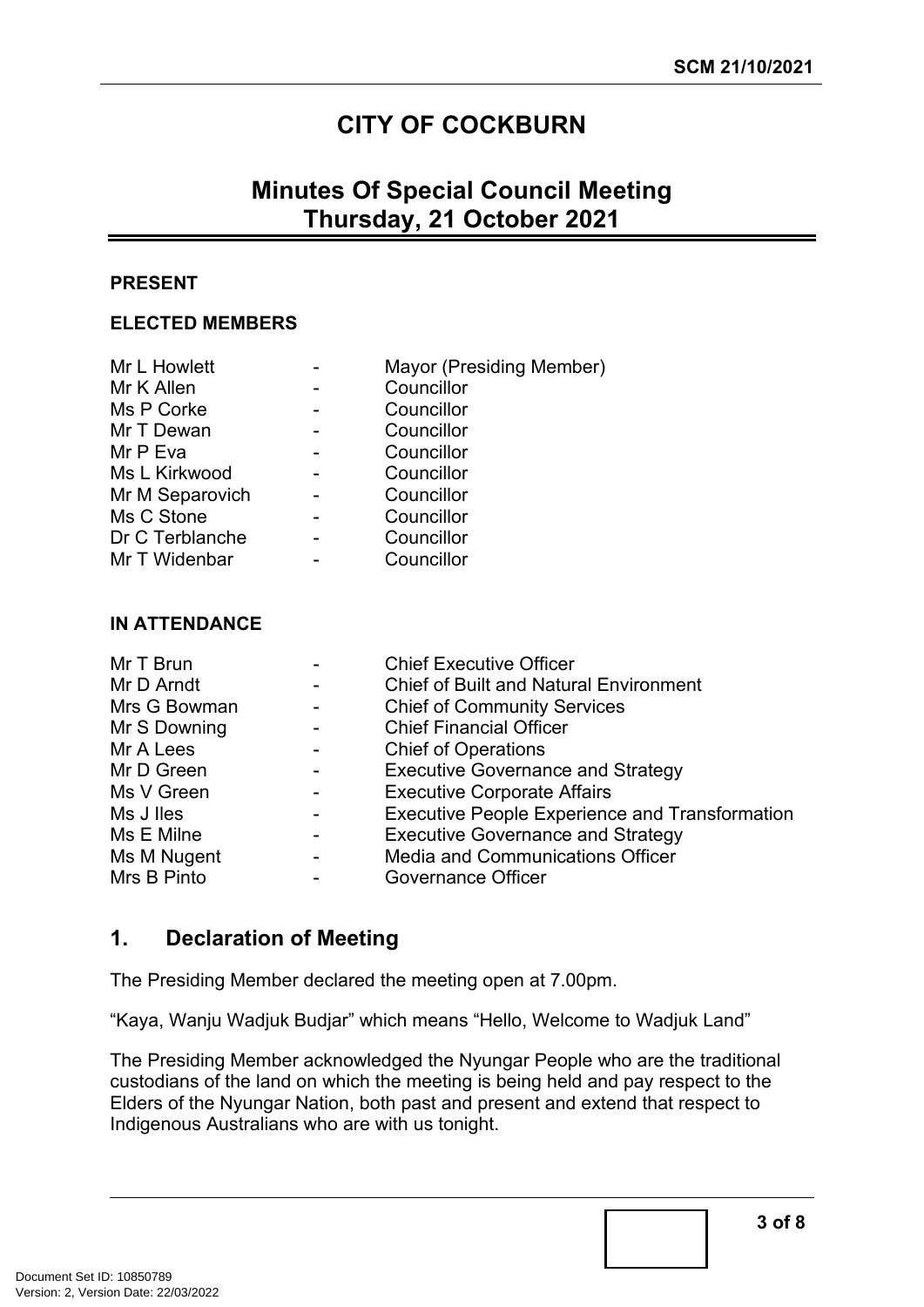Mayor Howlett advised that, given the COVID-19 pandemic is still with us, physical distancing and the following of hygiene requirements regarding hand washing etc. is still applicable. Accordingly, seating in the Council Chamber and the public gallery has been set out to ensure physical distancing requirements are met. Members of the gallery were requested to follow the physical distancing requirements during the meeting and particularly when leaving the meeting.

Mayor Howlett advised that the meeting would be electronically recorded and live streamed on the City's website, except where Council resolves to go behind closed doors. All recordings are retained in accordance with the General Disposal Authority for Local Government Records, produced by the State Records Office.

A copy of the recorded proceedings of the whole Council Meeting will be available on the website within two business days of this Council meeting.

Images of the public gallery will not be included in the webcast, however voices will be captured and streamed. Everybody present should be mindful of their conduct during the recorded meeting.

Live streaming meetings is a Council initiative aimed at increasing the City's transparency and openness, as well as making Council meetings more accessible to our community and those beyond.

Elected Members at the meeting will be voting on agenda items using an electronic system that will display the vote of each member and allow the votes to be recorded in the minutes of the meeting.

Mayor Howlett made the following announcements:

1. Following the Local Government Elections held on Saturday, 16 October 2021, I advise I am very happy to have been re-elected to the role of Mayor of our great City.

I welcome back the re-elected Councillors in Kevin Allen, Philip Eva JP, Chontelle Stone, Michael Separovich and extend congratulations to newly elected Councillor Tarun Dewan and welcome him to his first meeting.

2. I also formally welcome Ms Emma Milne, Executive Governance and Strategy, who commenced with the City on Monday, 18 October 2021.

# <span id="page-3-0"></span>**2. Appointment of Presiding Member (If required)**

Nil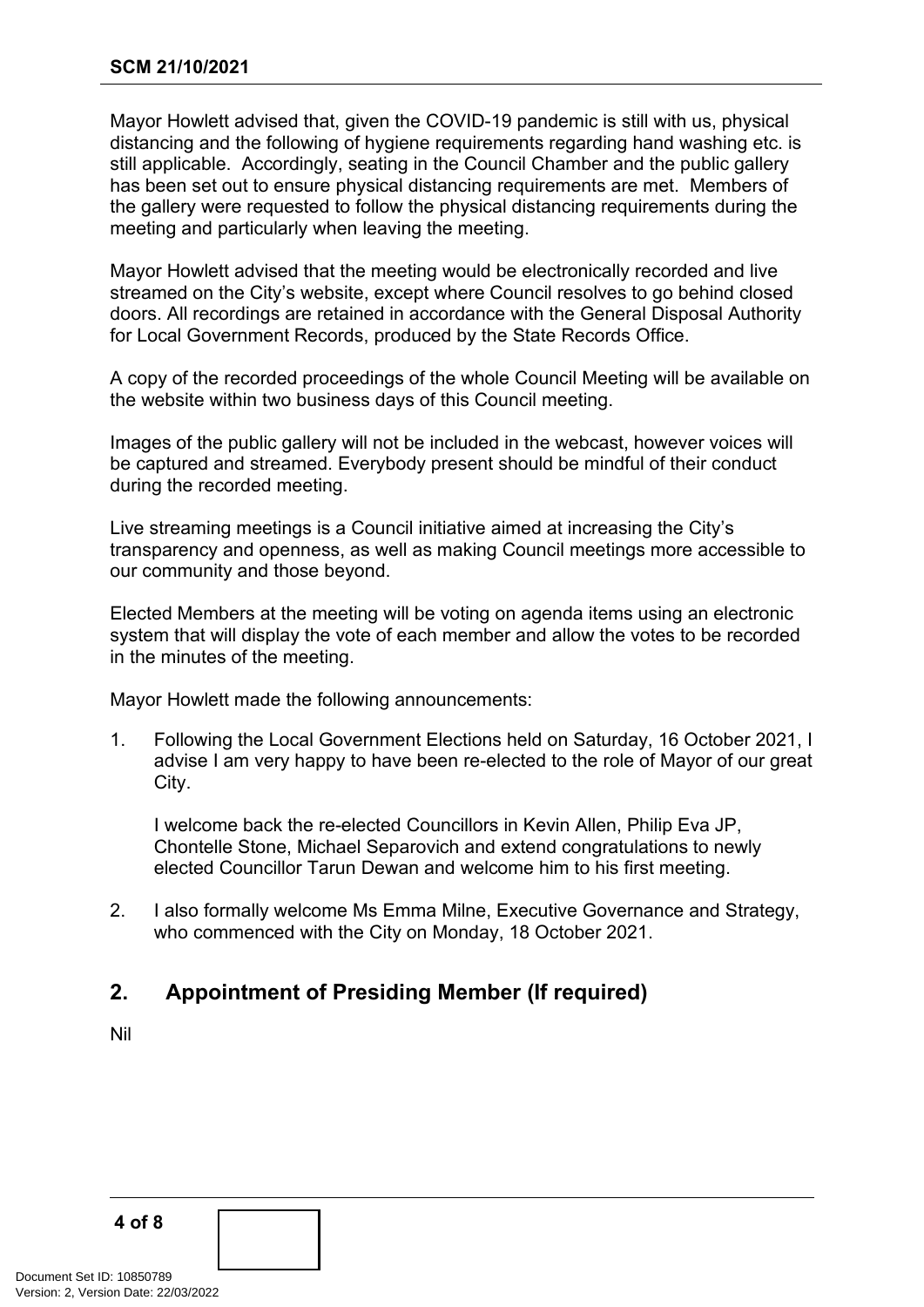# <span id="page-4-0"></span>**3. Disclaimer (Read aloud by Presiding Member)**

Members of the public, who attend Council Meetings, should not act immediately on anything they hear at the Meetings, without first seeking clarification of Council's position. Persons are advised to wait for written advice from the Council prior to taking action on any matter that they may have before Council.

# <span id="page-4-1"></span>**4. Acknowledgement of Receipt of Written Declarations of Financial Interests and Conflict of Interest (by Presiding Member)**

Nil

# <span id="page-4-2"></span>**5. Apologies and Leave of Absence**

Ms Gail Bowman, Chief of Community Development - Apology

# <span id="page-4-3"></span>**6. Public Question Time**

Nil

# <span id="page-4-4"></span>**7. Deputations**

Nil

# <span id="page-4-5"></span>**8. Declaration by Members Who have Not Given Due Consideration to Matters Contained in the Business Paper Presented before the Meeting**

Nil

# <span id="page-4-6"></span>**9. Purpose of Meeting**

- Election of the Deputy Mayor
- Setting of Meeting Fees and Mayoral/Deputy Mayoral Allowance
- Appointment of Membership of Committees (on an interim basis pending Council consideration of the Governance Review Report)
- Appointment of Delegates to the WA Local Government (South Metropolitan Zone).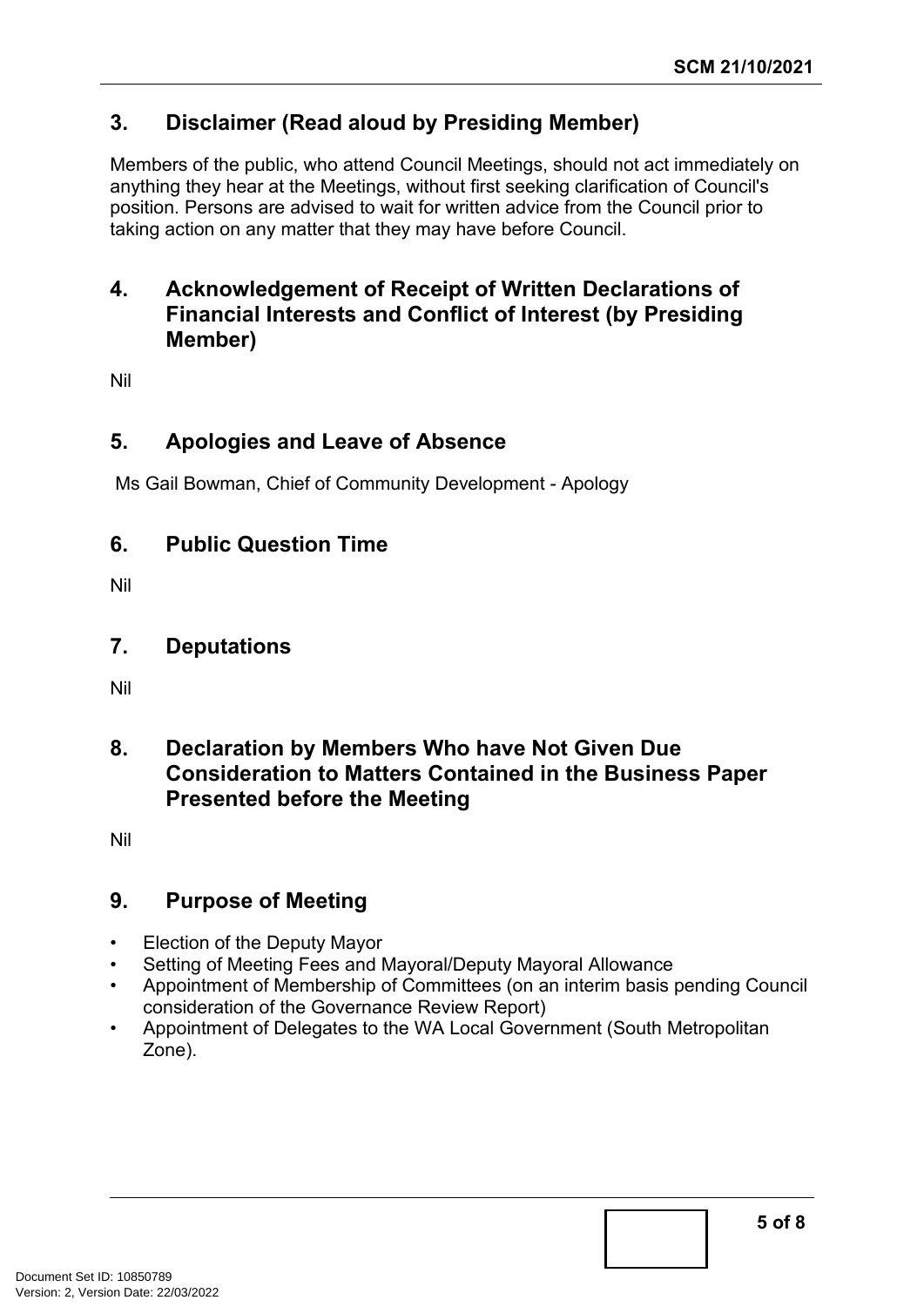# <span id="page-5-0"></span>**10. Governance and Strategy**

### **10.1 Election of Deputy Mayor**

**Author** D Green **Attachments** N/A

# **RECOMMENDATION**

That Council conduct an election for the position of Deputy Mayor, pursuant to Schedule 2.3 Clause 7(1) of the *Local Government Act 1995*.

In accordance with the provisions of the *Local Government Act 1995*, Mayor Howlett requested that the Chief Executive Officer conduct an election for Deputy Mayor.

The Chief Executive Officer advised he had received four written nominations from: Cr Corke, Cr Widenbar, Cr Eva and Cr Terblanche.

The Chief Executive Officer invited all nominees to address the meeting in support of their nomination. All nominees addressed the meeting.

In accordance with Regulations to conduct a secret vote, the Chief Executive Officer advised individual Elected Members would be required to cast their vote.

The Chief Executive Officer issued an initialled ballot paper to each Elected Member, and requested they cast their vote, one at a time, by placing their Ballot Paper in the Ballot Box on the nominated ballot table.

On completion of voting, the Chief Executive Officer and the Executives Governance and Strategy counted the votes, in accordance with the voting provisions in Schedule 4.1 of the *Local Government Act 1995*.

The Chief Executive Officer advised the meeting the election had resulted in a tied vote.

#### **Background**

The *Local Government Act 1995* (Schedule 2.3 Clause 7(1)) provides that the office of the Deputy Mayor is to be filled as the first mater dealt with after the election of Council.

#### **Submission**

N/A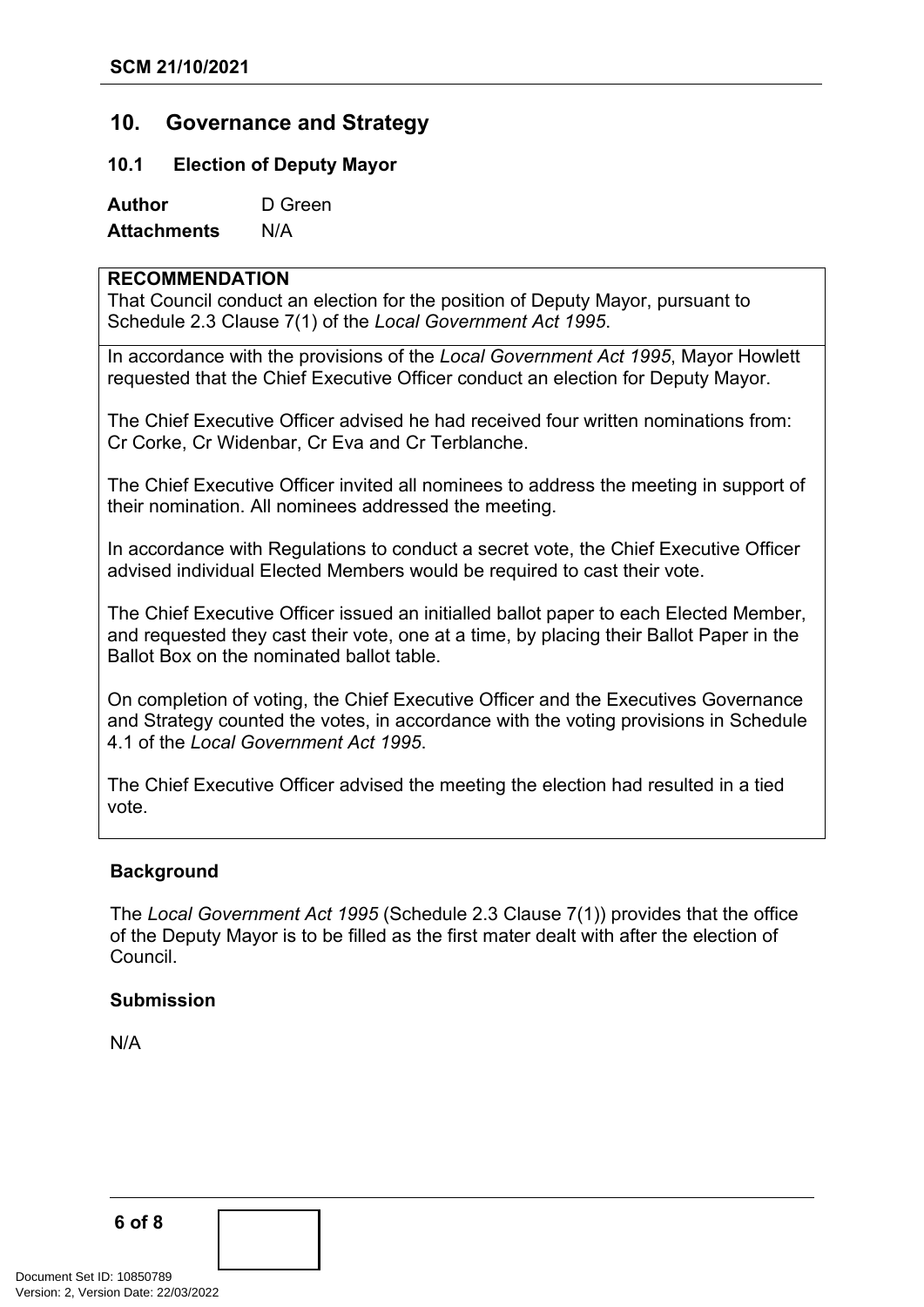## **Report**

The election is to be conducted in accordance with the procedure prescribed by the Mayor. The Mayor has appointed the Chief Executive Officer (CEO) to conduct the election and has informed all Councillors that they may nominate themselves for the position, in writing, prior to the meeting.

The election is to be conducted in accordance with the *Local Government Act 1995*.

If a Councillor is nominated by another Councillor, the person conducting the election is not to accept the nomination unless the nominee has advised the person conducting the election (orally or in writing) that he/she is willing to be nominated for the office.

The Council Members are to vote on the matter by secret ballot as if they were voting at an election.

The votes are to be counted and the successful candidate is the candidate who receives the greater or greatest number of votes in accordance with Schedule 4.1, Division 2 of the *Local Government Act 1995* (i.e. "first past the post" system).

If a Deputy Mayor is not elected due to equity of votes, that count is to be discontinued and, not more than seven (7) days later, a Special Meeting of Council is to be held.

Any nominations may be withdrawn and further nominations may be made before or when the Special Meeting is held.

If, at the Special Council Meeting, an equal number of votes exist after the count, the person conducting the election is to draw lots to determine which candidate is to be declared the Deputy Mayor.

The appointment will be in place for two years until October 2023.

The person elected by Council as Deputy Mayor has to make a declaration on the prescribed form before acting in the office.

The declaration is to be made in the presence of an authorised person, before whom a statutory declaration may be made, pursuant to Schedule 2 of the *Oaths, Affidavits and Statutory Declarations Act, 2005*.

## **Strategic Plans/Policy Implications**

#### Listening and Leading

A community focused, sustainable, accountable and progressive organisation.

• Best practice Governance, partnerships and value for money.